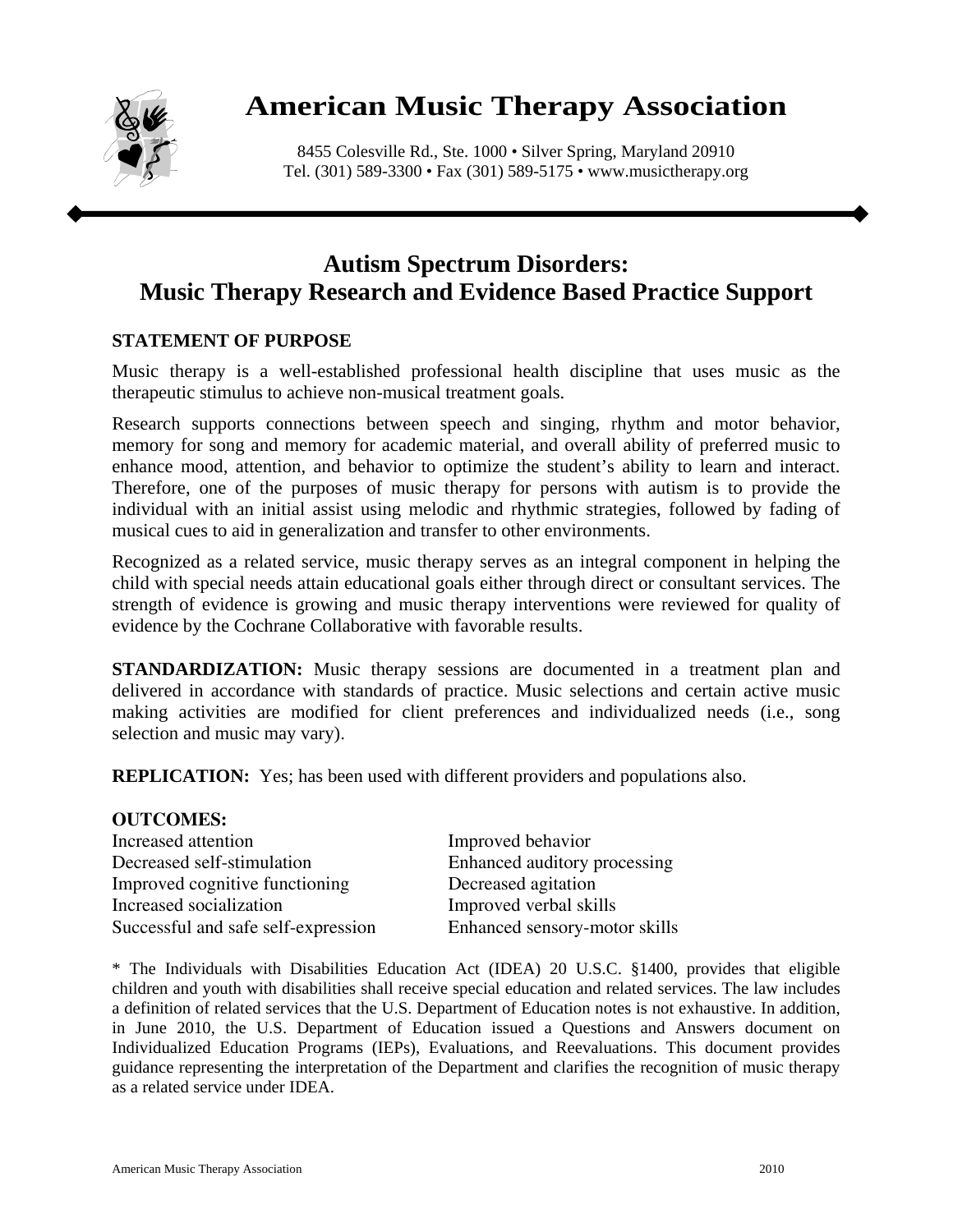## **OVERVIEW OF RESEARCH**

- **Trends regarding evidence-based review and recommendations regarding assessment and referral criteria based on current research and clinical evidence are emerging. Music therapy is a particularly important intervention for children with autism spectrum disorders to engage and foster their capacity for flexibility, creativity, variability and tolerance of change, in order to balance the more structured and behaviorally driven education required in school settings. One review protocol published in the Cochrane Collaborative of Systematic Reviews concluded music therapy was superior to 'placebo' therapy with respect to verbal and gestural communicative skills (verbal: 2 RCTs, n = 20, SMD 0.36 CI 0.15 to 0.57; gestural: 2 RCTs, n = 20, SMD 0.50 CI 0.22 to 0.79). The addition of music therapy intervention to a child's treatment program can have positive outcomes and may be an effective method for increasing joint attention skills in some children with autism.** 
	- Gold, C. & Wigram, T. (2006). Music therapy for autistic spectrum disorder. Cochrane Database of Systematic Reviews. Issue 1
	- Reitman, M.R. (2005) Effectiveness of music therapy interventions on joint attention in children diagnosed with autism: a pilot study. Psy.D. 169 p.
	- Wigram, T. (2002). Indications in music therapy. British Journal of Music Therapy, 16(1):11-28.
- **An overall positive direction is noted in meta-analytic reviews of the literature on the subject of music therapy and autism in terms of an array of outcomes related to both therapeutic and specific educational goals. Variations for effect size occur within the broad category of the autism spectrum disorders and tend to reflect the idiosyncratic nature of the disorders between individuals. This is typical across disciplines.** 
	- Whipple, J. (2004). Music in intervention for children and adolescents with autism: a meta-analysis. Journal of Music Therapy. 41(2):90-106. (Listed as accepted in Database of Abstracts of Reviews of Effects Centre for Reviews and Dissemination, 2007.)
	- Standley, J.M. (1996). A meta-analysis on the effects of music as reinforcement for education/therapy objectives. Journal of Research in Music Education. 44(2), 105-133.
- **Survey research indicates goal areas typically addressed by music therapists among persons with autism include language/communication, behavioral/psychosocial, cognitive, and musical, to perceptual/motor. Goal attainment was found to be high within one year; and, parents and caregivers surveyed indicated subjects generalized skills/responses acquired in music therapy to non-music therapy environments.** 
	- Kaplan, R.S., & Steele, A.L. (2005). An analysis of music therapy program goals and outcomes for clients with diagnoses on the autism spectrum. Journal of Music Therapy. 42(1):2-19.
- **Survey research examining therapy trends of inpatient and habilitation care of autistic children revealed the most common therapies were physical therapy, speech, occupational and music therapy. One hundred and seventy-eight subjects out of 187 showed some improvement on the Childhood Autism Rating Scale (CARS). All modes**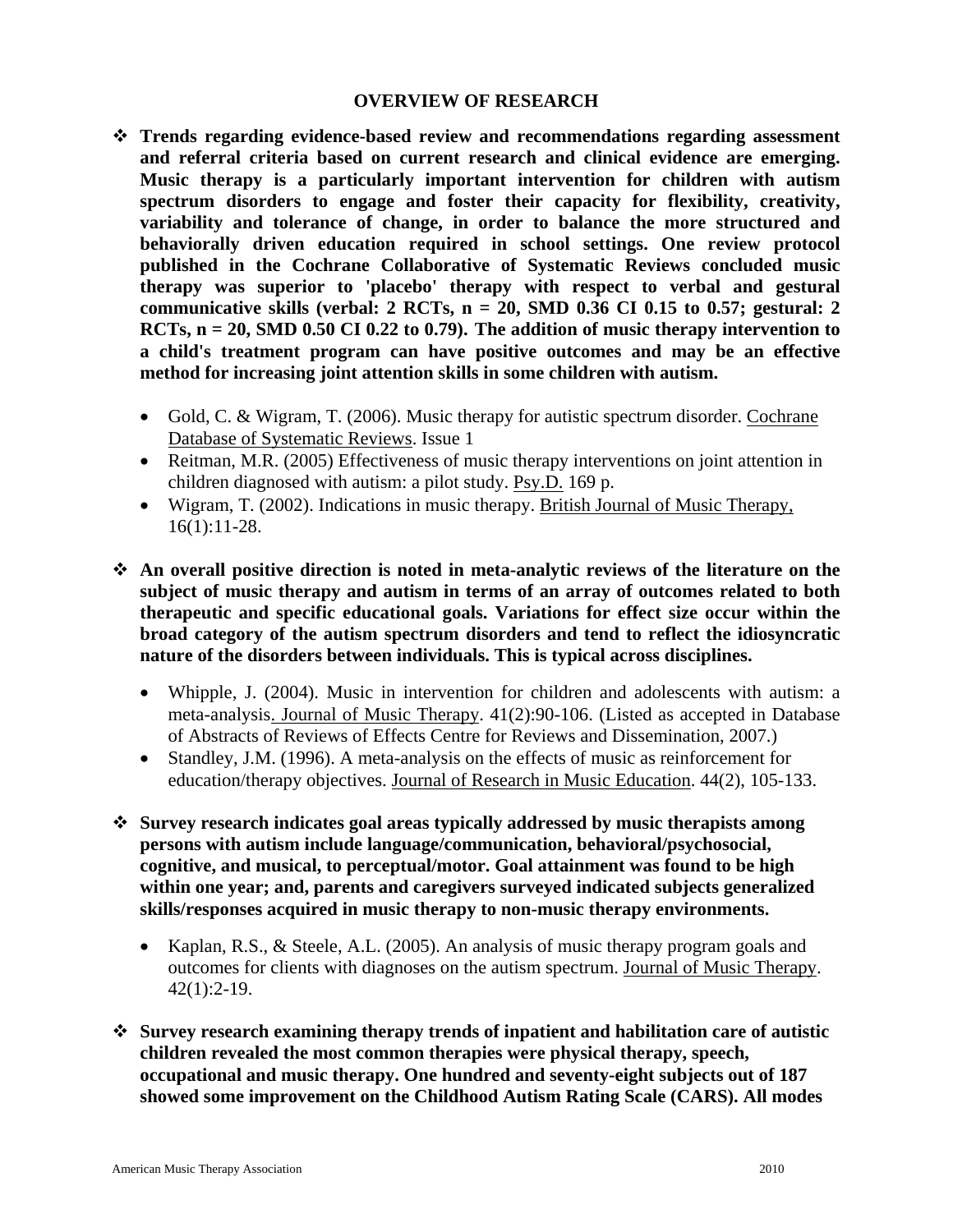**of therapy were found to be useful. Active music therapy sessions aids in improving autistic symptoms, as well as personal musical skills in young adults with severe autism.** 

- Kielinen, M., Linna, S.L., Moilanen, I. (2002). Some aspects of treatment and habilitation of children and adolescents with autistic disorder in Northern-Finland. International Journal of Circumpolar Health. 61 Suppl 2:69-79.
- Boso, M., Emanuele, E., Minazzi, V., Abbamonte, M., Politi P. (2007). Effect of longterm interactive music therapy on behavior profile and musical skills in young adults with severe autism. Journal of Alternative and Complementary Medicine. 13(7), 709-712.
- **Observational study of the effect of music therapy on communication skills revealed significant gains in autistic childrens' communication behaviors as measured by Checklist of Communicative Responses/Acts Score Sheet (CRASS). Commensurate decreases in scores were noted when music therapy intervention was removed.** 
	- Edgerton, C. (1994). The effect of improvisational music therapy on the communicative behaviors of autistic children. Journal of Music Therapy. 21(1):31-62.
- **Preschool children in an early intervention music therapy program show high on-task behavior during sessions and a high success rate in language development, social skills, cognitive concepts, motor skills, and music knowledge.** 
	- Standley, J.M., & J.E. Hughes (1996). Documenting developmentally appropriate objectives and benefits of a music therapy program for early intervention: A behavioral analysis. Music Therapy Perspectives. 14 (2), 87-94.
- **Research demonstrates the efficacy of music used in the curriculum to enhance literacy skills. Musical cueing is effective to improve word recognition, logo identification, print concepts and prewriting skills of children in early intervention programs. Shared reading paired with song rehearsal of text facilitates greater text accuracy than spoken rehearsal with kindergarten students.** 
	- Register, D. (2001). The effects of an early intervention music curriculum on pre-reading/ writing. Journal of Music Therapy. 38(3), 239-248.
	- Standley, J., & Hughes, J. (1997). Evaluation of an early intervention music curriculum for enhancing pre-reading/writing skills. Music Therapy Perspectives. 15, 79-86.
	- Colwell, CM. (1994). Therapeutic applications of music in the whole language kindergarten. Journal of Music Therapy. 31(4), 238-247.
- **Selected verbal language and speech skills are enhanced through music activities in special education populations. Musical presentation of new vocabulary words results in an increased number of words learned and transferred in elementary school-age children. Music is effective as a prompt and reinforcer to increase verbal response in preschool-age children with limited verbal communication.** 
	- Braithwaite, M. & J. Sigafoos (1998). Effects of social versus musical antecedents on communication responsiveness in five children with developmental disabilities. Journal of Music Therapy. 35(2), 88-104.